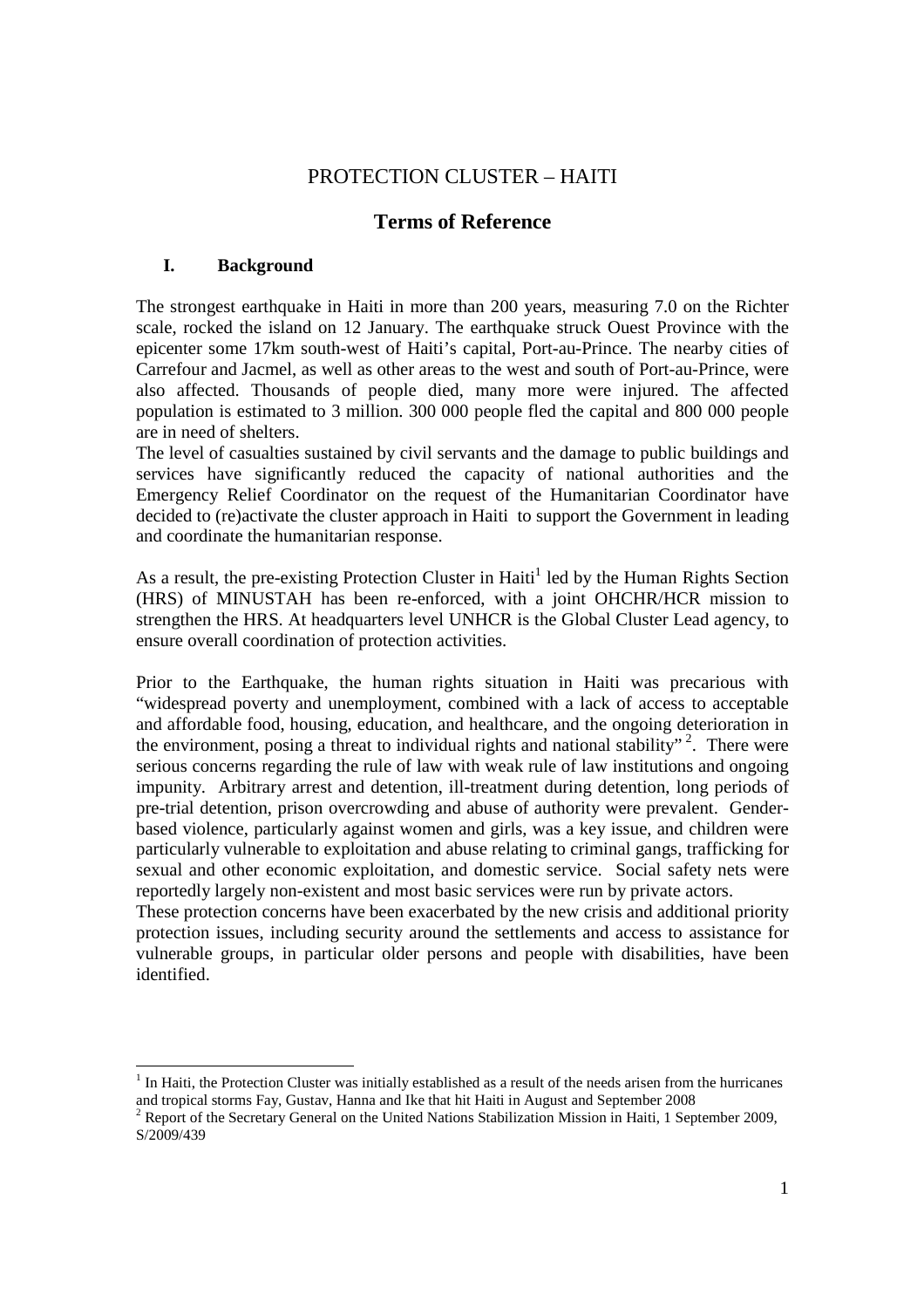#### **II. Definition of Protection and operational principles**

The Protection Cluster shall be guided by the  $1999$   $IASC<sup>3</sup>$  definition of protection as the premise for its work, namely: "*the concept of protection encompasses all activities aimed at obtaining full respect for the rights of the individuals in accordance with the letter and the spirit of the relevant bodies of law (human rights, humanitarian and refugee law)*".

The Protection Cluster is also guided by relevant principles and guidelines including the Guiding Principles on Internal Displacement, the IASC Operational Guidelines on Human Rights and Natural Disasters, IASC Guidelines on prevention of GBV in emergencies, IASC guidelines on accompanied and unaccompanied children, IASC Guidelines on psychosocial support and mental health.

It is widely recognized that the primary responsibility for the protection lies with the Government of Haiti. The role of protection agencies working in Haiti is to support and enhance the Government's capacity to prevent protection concerns from arising, to identify protection challenges, to respond, mitigate and provide remedies to the effect of any protection issues. The Protection Cluster also acknowledges that the communities contribute to the creation of a protective environment and should be engaged through a participatory approach that takes into consideration age, gender and diversity.

## **III. Structure and Membership**

The Protection Cluster in Haiti is led by MINUSTAH/OHCHR4, which is the 'provider of last resort<sup>5</sup> and as such responsible for ensuring that wherever there are significant gaps in the protection humanitarian response they continue advocacy efforts to address the protection concerns.

In addition, the Protection Cluster has the following areas of responsibilities' working groups  $(AOR<sup>6</sup>)$ :

• Prevention of and Response to Gender Based Violence led by UNFPA

• Child Protection let by UNICEF

The Protection Cluster in Haiti is based at the capital level in Port au Prince and two provincial protection clusters are activated in Artibonite (Gonaives) and Jacmel. The provincial protection clusters will report to the Protection Cluster in Port au Prince as part of the national protection strategy but at the same time reflecting the specificities of each region.

The core members of the Protection Cluster in Haiti will be the following:

a) Governmental representatives (Ministere de la Protection civile)

 3 Inter Agency Standing Committee

<sup>4</sup> Office of the High Commissioner for Human Rights

<sup>&</sup>lt;sup>5</sup> The 'provider of last resort' concept is critical to the cluster approach, and without it the element of predictability is lost. It represents a commitment of cluster lead agency to do their utmost to ensure an adequate and appropriate response.

<sup>6</sup> Commonly referred as 'sub-cluster'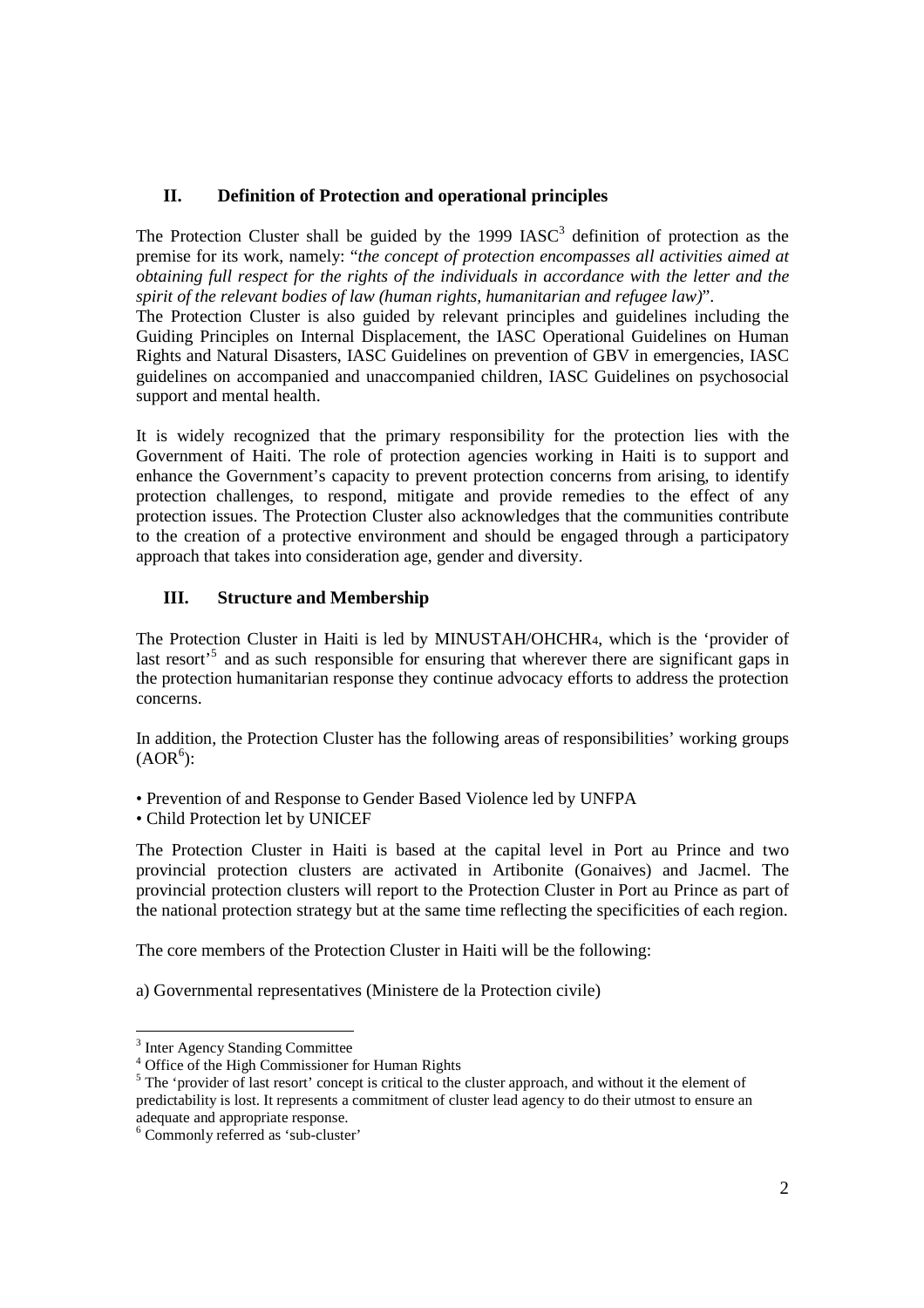b) INGOs (HelpAge, Handicap International, the IRC, Care, World Vision, CRS, Internews, Baptist Bible Fellowship International, Heartland Alliance, US Committee for Refugees, Terre des Hommes, Save the Children)

c) National NGOs and civil society (GARR, Réseau National des Droits de Humains) d) MINUSTAH and UN Agencies (including UNFPA, UNIFEM, UNICEF, UNHCR)

The ICRC will have a standing invitation to attend the Protection Cluster meetings in an observer capacity if they so wish.

Depending on the relevance to the issues on the agenda of the Protection Cluster meetings, other stakeholders may be invited to attend.

All organisations should make every effort to ensure consistency in representation and also that representation is at a sufficiently senior level to enable decision-making.

## **IV. Working principles and administration**

Members of the Protection Cluster in Haiti will be working in accordance with the humanitarian imperatives and with the Cluster principles of accountability, predictability and partnership. They will be respectful of each other's mandates and recognize that all members have different areas of expertise and operational capacities. Planning, policy and strategy setting as well as information sharing shall be:

inclusive but effective

transparent but sensitive

 with due regard for principles of neutrality, impartiality and confidentiality with the overall objective of building on members' individual strengths and developing complementarity.

#### *Chairing and venue of the meeting*

MINUSTAH/OHCHR as the cluster lead agency will chair the Protection Cluster meetings. If MINUSTAH/OHCHR is not able to attend a meeting, MINUSTAH/OHCHR will arrange for another agency to chair.

The meeting venue is the MINUSTAH HQ. Meetings are held twice a week during the emergency phase with ad-hoc meetings being called upon request.

MINUSTAH/OHCHR provides overall support, inter alia through drafting of meeting agendas, provide minutes and coordinate follow-up on agreed action points.

#### *Decision-making*

Wherever possible decisions should be made by consensus but where this is not possible, the Chair will take into account the majority opinion

#### **V. Relationship with other bodies**

1. Other Clusters

The Protection Cluster recognizes that protection is not only a sector but also a cross-cutting issue that must be mainstreamed into other clusters. The Protection Cluster in Haiti will promote protection mainstreaming into all other clusters and share technical information and advice (such as protection standards and checklists) and offer training for all other sector members on protection challenges arising in the field and protection mainstreaming.